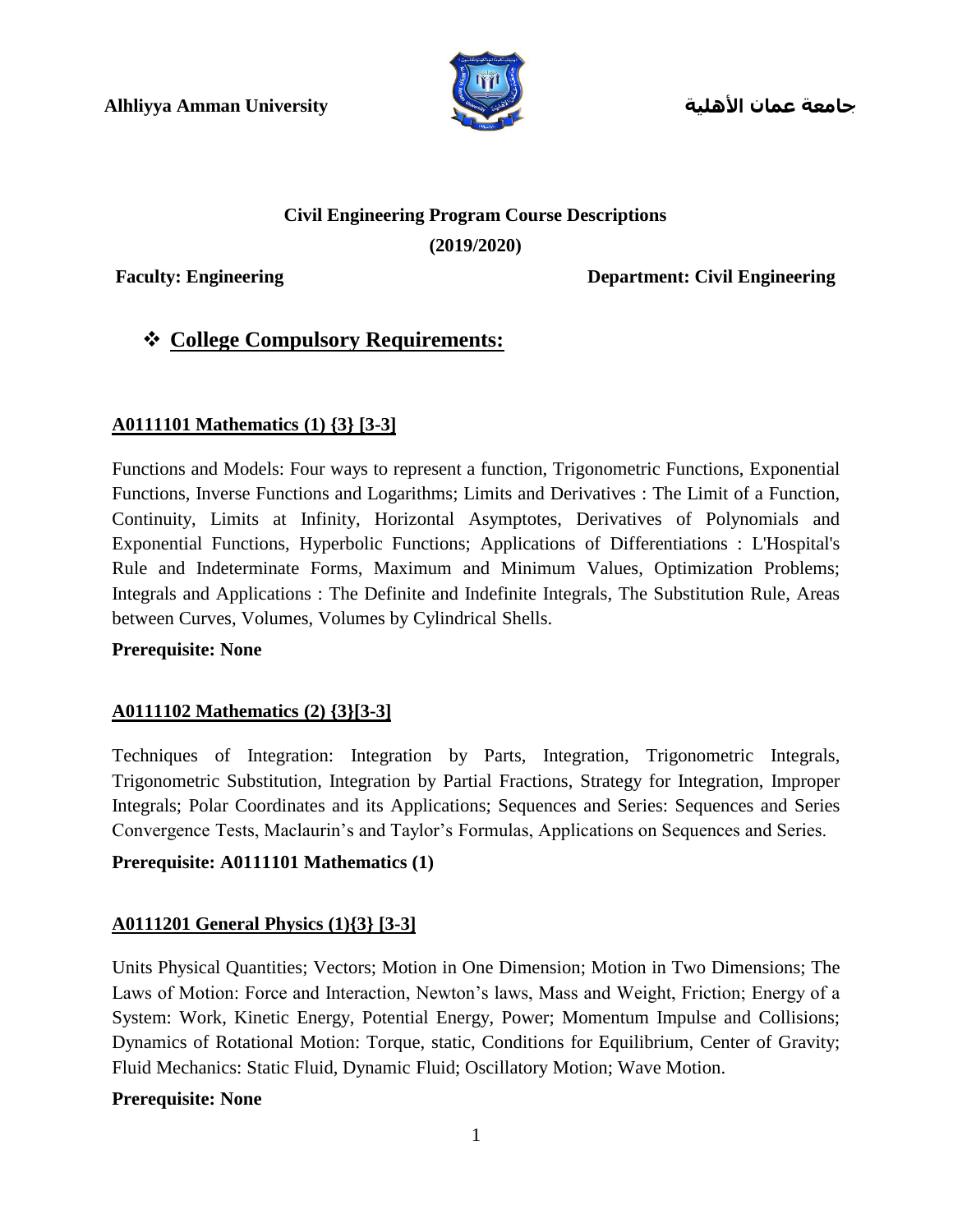

**جامعة عمان األهلية**

# **Civil Engineering Program Course Descriptions**

#### **(2019/2020)**

**Faculty: Engineering Department: Civil Engineering**

### **A0111202 General Physics (2) {3} [3-3]**

Electrostatics: Electric Charges, Coulomb's Law, Electric fields; Gauss's law; Electric potential; Capacitance and Dielectrics; DC-Circuits: Current, Resistance, Electromotive Force; Magnetostatics: Magnetic Field, Magnetic Forces; Sources of Magnetic Field; Electromagnetic Induction; Inductance; Alternating Current Circuits; Electromagnetic Waves.

### **Prerequisite: A0111201 General Physics (1)**

### **A0111203 General Physics Lab. {1} [1-2]**

Experimental error and data analysis; Measurements; Force Table; Motion in One and Two Dimensions; Newton's Second Law; Friction; Work and Energy; Simple Harmonic Motion: Simple Pendulum, Spring Mass system; Electricity: Ohm's Law, and Kirchhoff's Law.

#### **Co-requisite: A0111201 General Physics (1)**

### **A0111301 General Chemistry [3-3] {3}**

Matter Classification and Properties: Elements, Atoms, Ionic and Covalent Compounds; Measurements and Dealing with Numbers; Periodic Table Chemical Calculations; Chemical Reactions in Solutions; Redox Reactions; Electronic Structure of Atoms; Basics of Chemical Bonding and Structure of Molecules; Properties of Gases, Liquid and Solid State; Intermolecular Forces; Solutions and Concentrations; Physical Properties of Solutions; Kinetics: To Study The Rates of Reactions, Acid-Base Equilibrium, pH Measurements, Thermo Chemistry and Thermodynamics, Energy and Chemical Changes.

#### **Prerequisite: None**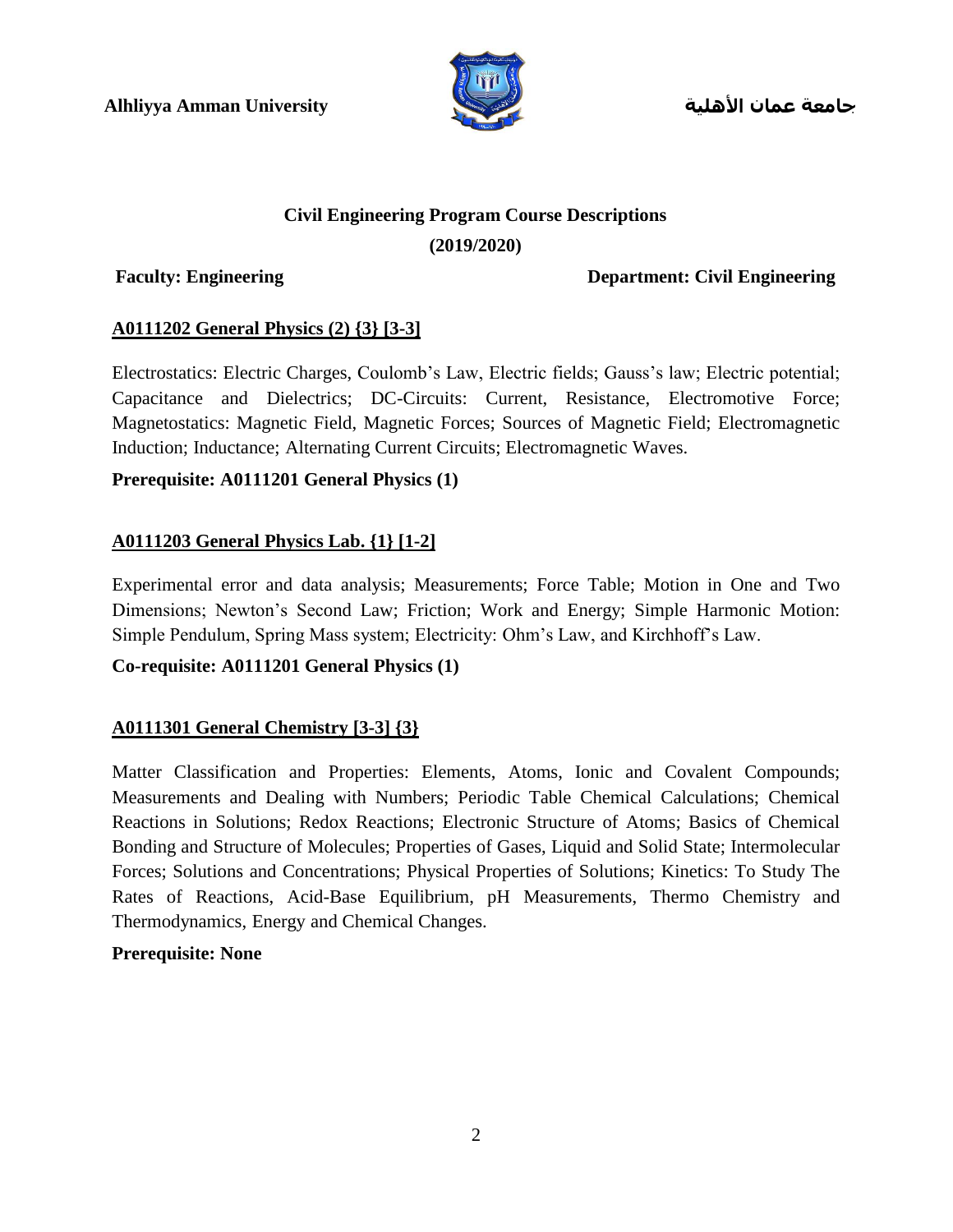

**جامعة عمان األهلية**

## **Civil Engineering Program Course Descriptions**

#### **(2019/2020)**

**Faculty: Engineering Department: Civil Engineering**

#### **A0112101 Linear Algebra {3} [3-3]**

Linear algebra: Matrices, Vectors, Determinants, Solution of Linear Systems of Equations, Inverse of a Matrix; Matrix Eigenvalues Problems: Eigenvalues, Eigenvectors, and Diagonalization; Complex Analysis: Complex Numbers and Functions, Analytic and Harmonic Complex Functions, Exponential, Trigonometric and Logarithmic Complex Functions.

### **Prerequisite A0111102 Mathematics (2)**

### **A0811201 Computer Skills (Engineering) {3} [3-3]**

The Basic Concepts of Programming using C++ language: C++ Programming; Controls Structures; Functions; Arrays; Pointers; An introduction to Classes and Objects.

#### **Prerequisite: A0331700 Computer Skills (Remedial)**

#### **A0811202 Engineering Workshops {1} [1-2]**

Workplace safety and use of tools; Basic skills of measuring and machining; Basic skills of welding; Household electric circuit installation; Basics of carpentry and its tools.

#### **Prerequisite: None**

#### **A0831201 Engineering Drawing {2} [1-3]**

Use of instruments; lettering; Drawing of basic views and projection method; orthographic; isometric drawing and sketching; sectional views; computer aided design applications using AutoCAD (2D & 3D) in all engineering aspects.

#### **Prerequisite: None**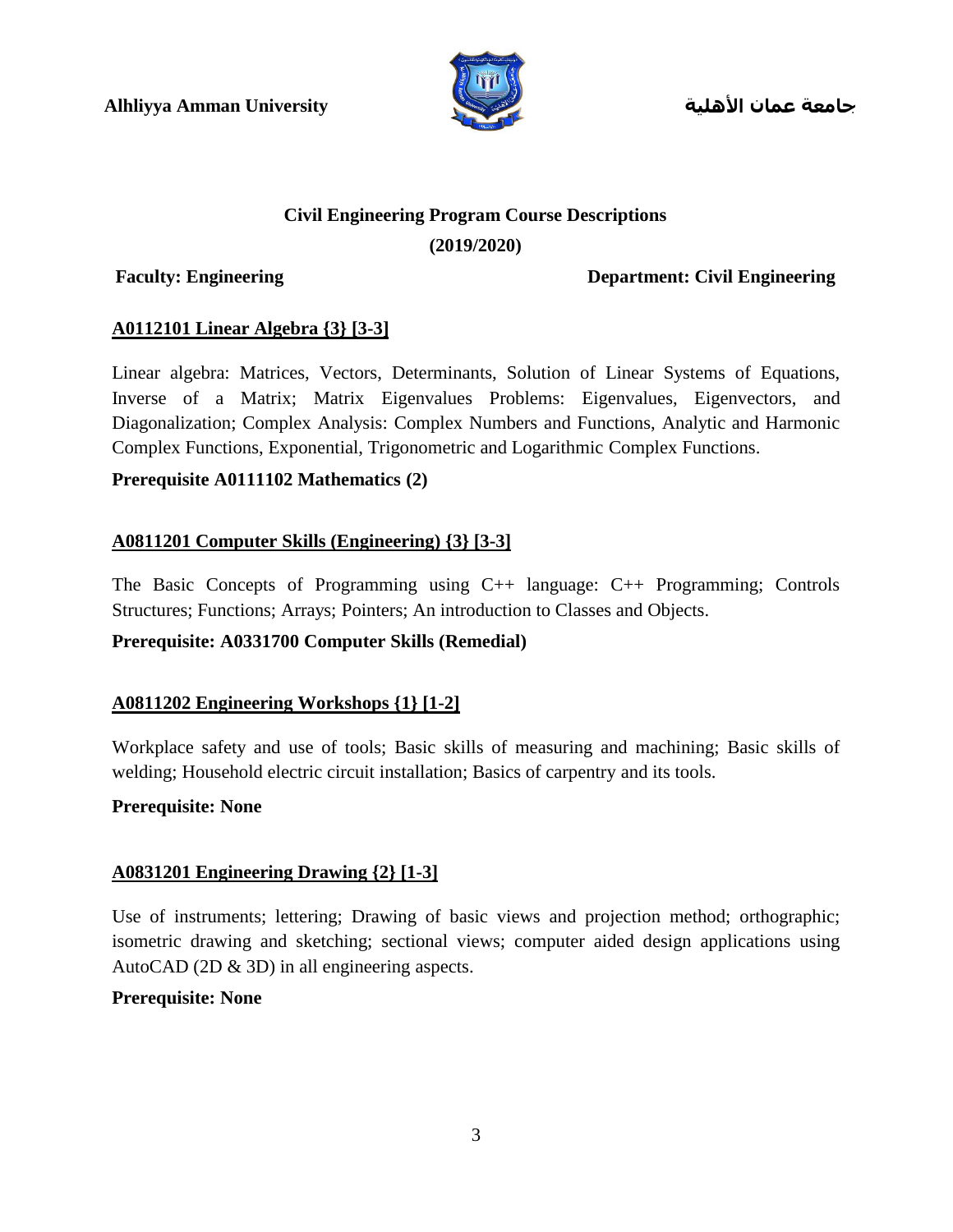

**جامعة عمان األهلية**

#### **Civil Engineering Program Course Descriptions**

#### **(2019/2020)**

#### **Faculty: Engineering Department: Civil Engineering**

#### **A0812201 Communication Skills and Professional Ethics {3} [3-3]**

Basics of Communication Skills: Communication Process, Verbal and Non-Verbal Communication, Barriers to Communication; Listening Skills, Types of Listening, Speaking Skills: Strategies for Developing Speaking Skills, types of Speaking, Effective Presentation Strategies; Reading Skills: Reading Techniques, Reading Comprehension; Writing Skills: Attributes of Technical Writing, Benefits of Technical Writing, Types of Writing, Research Papers, Technical Reports, Job Application.

Engineering ethics: applied engineering ethics and moral principles; engineer's right's responsibilities and obligations towards society, clients and his engineering profession; engineering code of ethics.

#### **Prerequisite: A0161201 English Communication Skills**

#### **A0832101 Differential Equations {3} [3-3**]

Different methods of solving ordinary differential equations applicable to the first, second and higher-order DEs, modeling of some engineering, physical, and social problems. Series Solutions of ODEs. Laplace Transforms, Transforms of Derivatives, solving ODEs by Laplace method.

#### **Prerequisite: A0111102 Mathematics (2) (to be passed)**

#### **A0832102 Engineering Statistics {3} [3-3]**

Applications of statistics in engineering; Introduction to descriptive statistics, presentation and treatment of data; introduction to probability theory and probability distribution (discrete and continuous); counting techniques; sampling theory; statistical estimation; statistical hypothesis testing; correlation; finding regression equations and regression analysis.

#### **Prerequisite: A0111101 Mathematics (1)**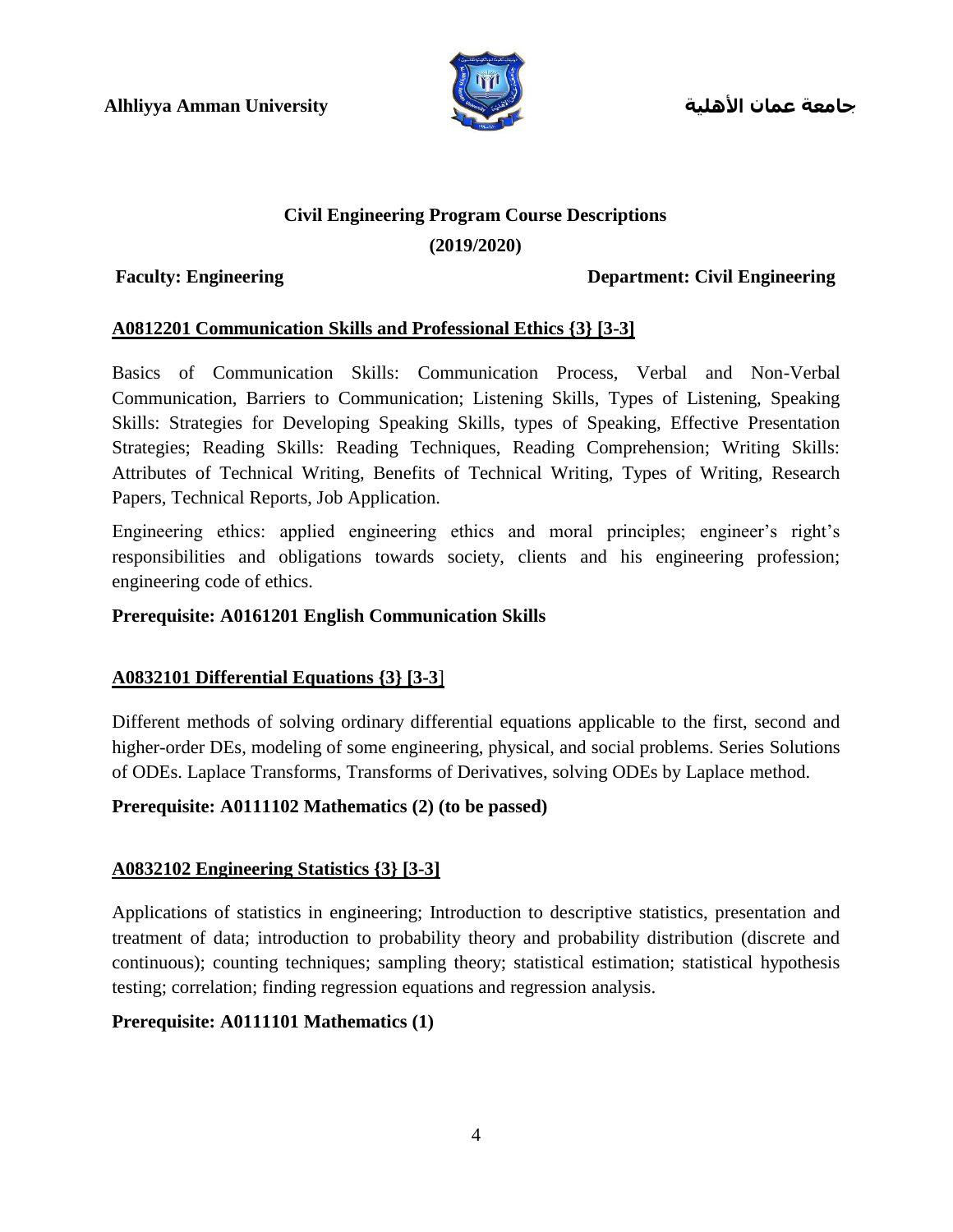

**جامعة عمان األهلية**

# **Civil Engineering Program Course Descriptions (2019/2020)**

**Faculty: Engineering Department: Civil Engineering**

#### **A0833101 Numerical Analysis {3} [3-3]**

General numerical methods: equation solving via iteration, interpolation; numerical integration, and numerical differentiation; numerical methods in linear algebra, Gauss elimination, least squares method, numerical methods for differential equations.

#### **Prerequisite: A0112101 Linear Algebra**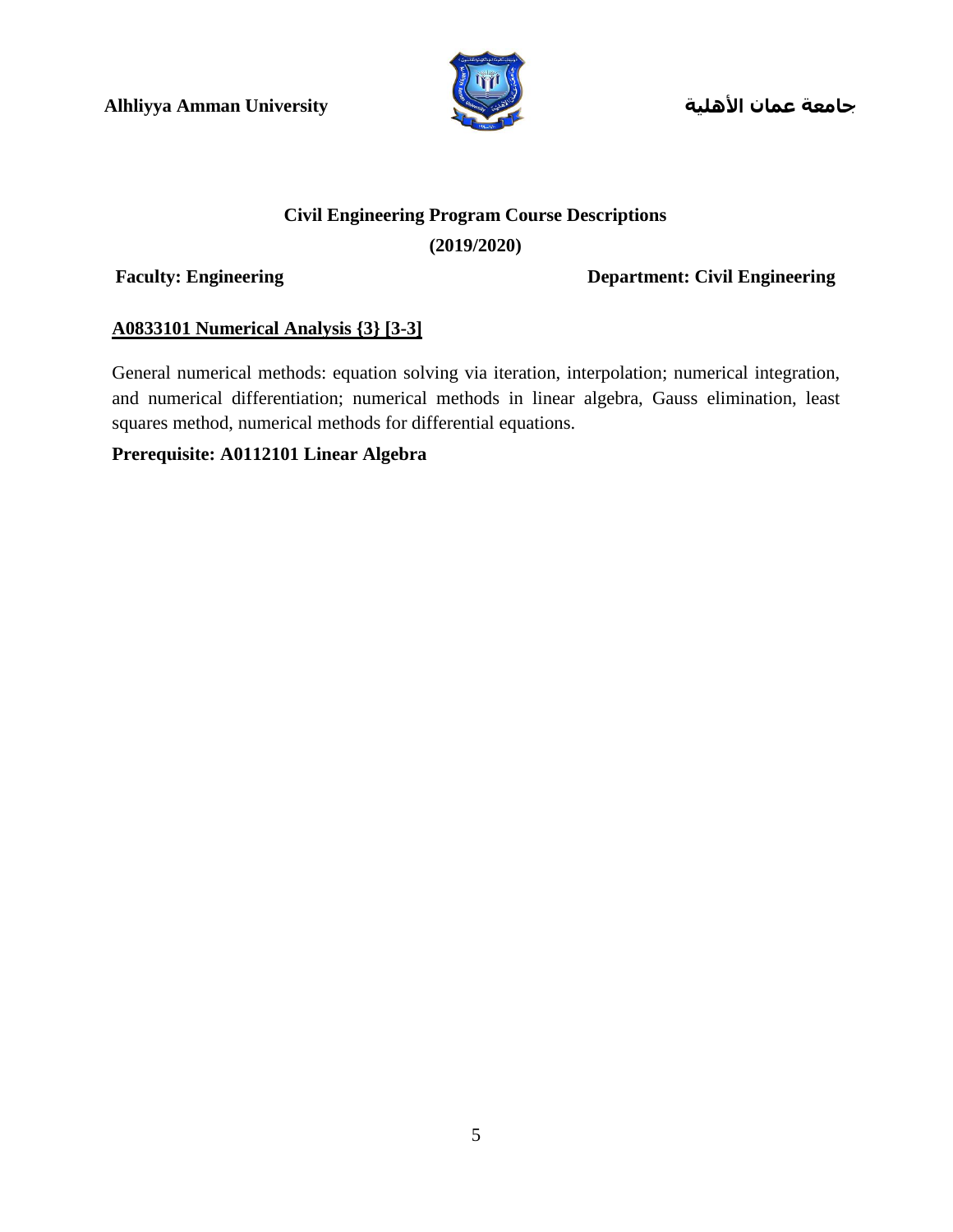

**جامعة عمان األهلية**

# **Civil Engineering Program Course Descriptions**

#### **(2019/2020)**

**Faculty: Engineering Department: Civil Engineering**

# **Compulsory Major Requirements**

### **A0862301 Engineering Geology {3} [3-3]**

Earth structure; minerals; clay minerals; type of rocks and their properties; site investigation and exploration; use of rocks as construction materials; ground water, earthquake; landslides; soil classification.

#### **Prerequisite** : **A0161201 English Communication Skills**

### **A0862302 Engineering Materials Science{3} [3-3]**

Definition of engineering materials. Classification of materials and their properties. Metallic and non-metallic materials. Metals, alloys and composite materials. Conductors, insulators and semiconductors. Mechanical, Magnetic, Thermal and electrical characteristics of materials. Industrial applications of different types of materials.

### **Prerequisite : A0862301 Engineering Geology**

### **A0862303 Surveying {3} [3-3]**

Introduction; units and significant Figures; theory of errors in observations; distance measurement; leveling, angels, azimuths, bearings; coordinate geometry in surveying calculations; area and volume; introduction to GPS, Photogrammetry /and GIS.

#### **Prerequisite: A0111101 Mathematics (1)**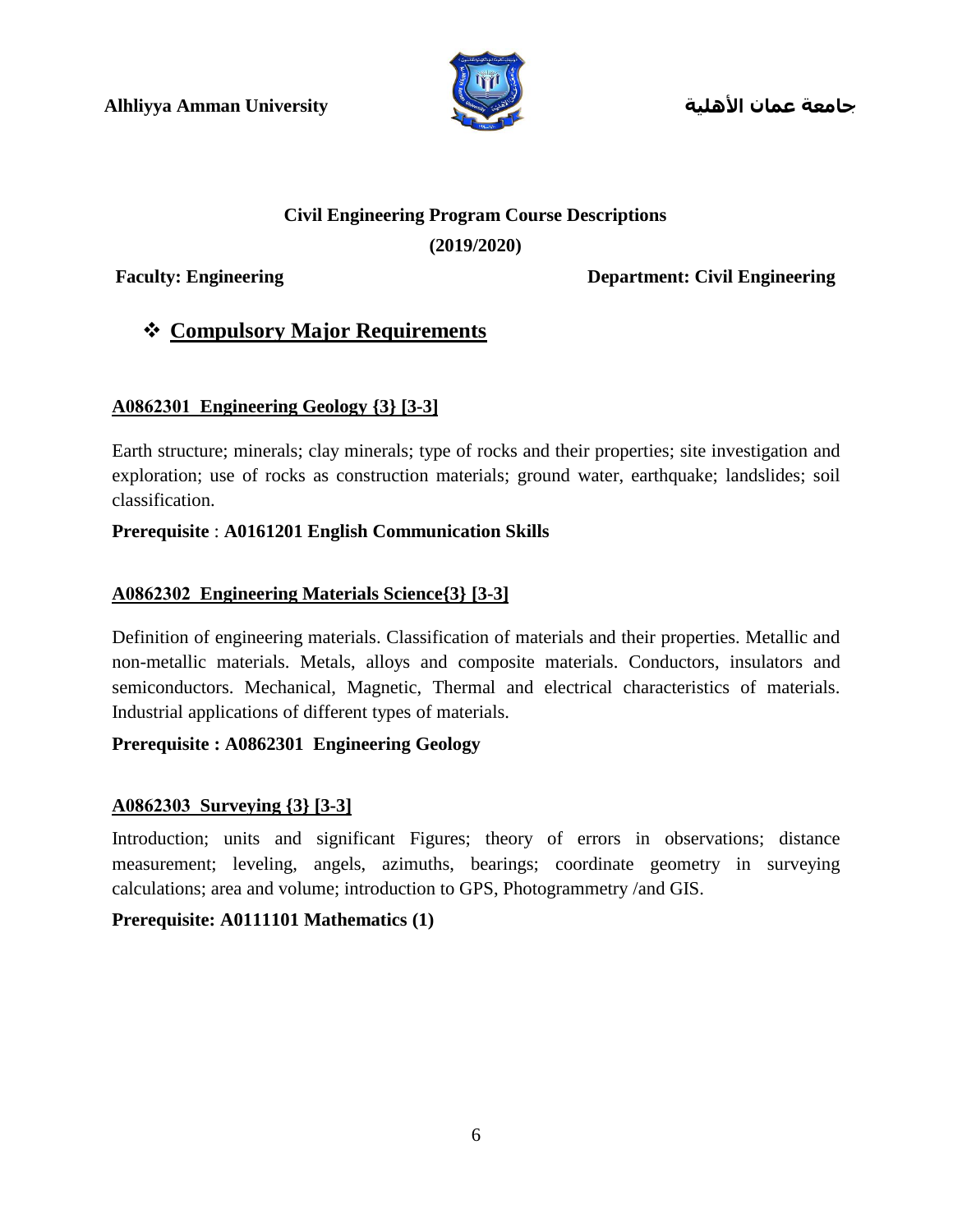

**جامعة عمان األهلية**

# **Civil Engineering Program Course Descriptions**

#### **(2019/2020)**

**Faculty: Engineering Department: Civil Engineering**

### **A0862304 Surveying Lab. {1} [2-1]**

Pacing and taping; slope distance measurement using tapes and clinometers; horizontal distance measurement through obstacle; building layout; leveling; measurement of elevation by rise and fall method; contour map and scale; profile leveling; application of theodolite.

#### **Co-requisite: A0862303 Surveying**

### **A0862401 Statics {3} [3-3]**

Principles of mechanics; system of units; force vectors; resultant forces; equilibrium of a particle; rigid bodies; equivalent systems of forces; centriods and centers of gravity; analysis of structures: frames, machines, and trusses; shear forces and bending moments; friction; moments of inertia; principle of virtual work.

#### **Prerequisite A0111201 General Physics (1)**

#### **A0862402 Strength of Materials {3} [3-3**]

Mechanical properties of materials; stresses and strains in members subjected to tension, compression, and shear; torsion stresses; flexural and shearing stresses in beams; combined stresses; transformation of stresses and strains; deflection of beams; buckling of columns.

#### **Prerequisite: A0862401 Statics (to be passed)**

#### **A0862403 Dynamics {3} [3-3**]

Kinematics and kinetics pf particles and systems of particles with applications to central force motion, impact and relative motion, single-degree of freedom free and force vibration, dynamics of rigid bodies, relative motion, and gyroscopic motion, computer application.

#### **Prerequisite: A0862401 Statics**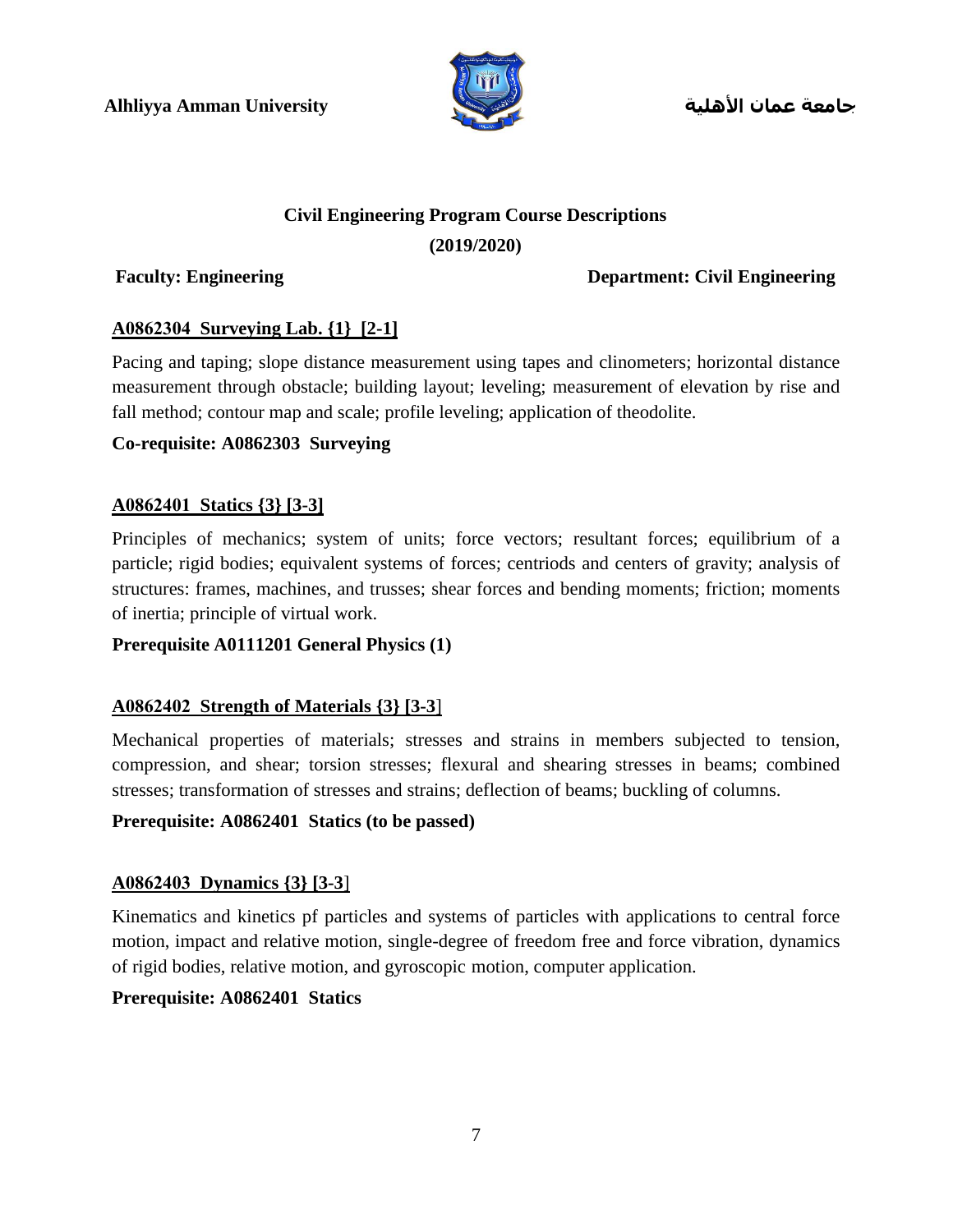

**جامعة عمان األهلية**

#### **Civil Engineering Program Course Descriptions**

#### **(2019/2020)**

#### **Faculty: Engineering Department: Civil Engineering**

#### **A0862501 Concrete Technology {3} [3-3**]

Cement production; properties and types of cement; hydration of cement; aggregate properties and mixing water; mixing, placing, compaction and tests of fresh concrete; types and applications of admixtures and additives; strength, durability and tests of hardened concrete; concrete mix design.

#### **Prerequisite: A0862301 Engineering Geology**

#### **A0862502 Concrete Technology Lab. {1} [2-1**]

Fineness of cement test; density of cement test; normal consistency of cement pastes and initial and final setting times tests; sieve analysis of aggregate test; Los Angeles abrasion test; impact value test; bulk density of coarse aggregates; specific gravity and absorption of fine and coarse aggregates; fresh concrete slump test; Vebe test; compaction factor test; Schmidt hammer test, cube test; concrete cube destructive test.

#### **Co-requisite: A0862501 Concrete Technology**

#### **A0863501 Structural Analysis (1) {3} [3-3**]

Introduction to structural analysis; loads: static, environmental and dynamic loading; classification of structural elements; stability and determinacy of structures: determinate trusses, cables, beams and frames; influence lines of beams and trusses; deflections in elementary structures.

#### **Prerequisite: A0862402 Strength of Materials**

#### **A0863502 Structural Analysis (2) {3} [3-3**]

Analysis of statically indeterminate structures: Force Method, Slope-Deflection Method, Moment Distribution Method; introduction to matrix structural analysis.

#### **Prerequisite: A0863501 Structural Analysis (1)**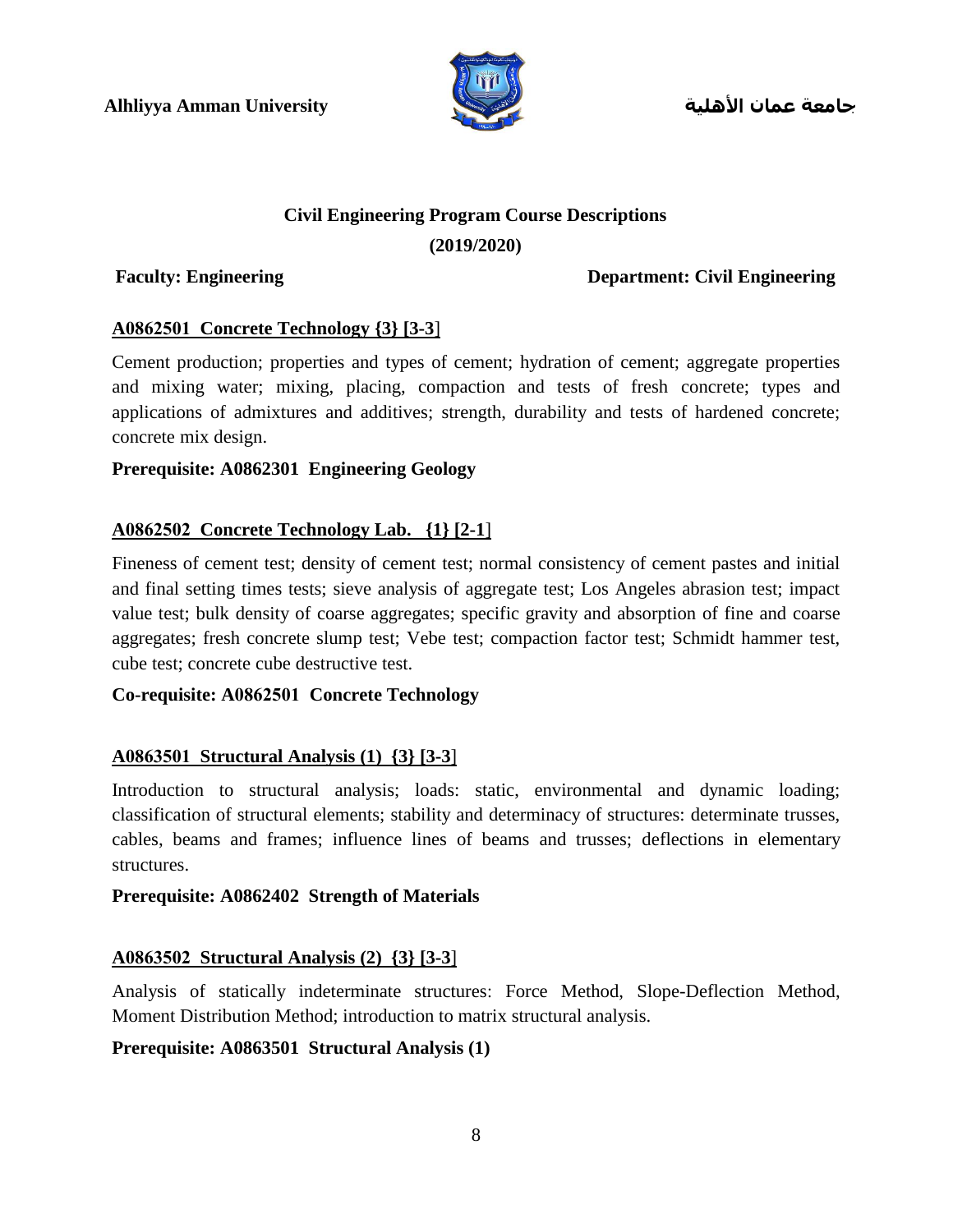

**جامعة عمان األهلية**

## **Civil Engineering Program Course Descriptions (2019/2020)**

**Faculty: Engineering Department: Civil Engineering**

#### **A0863601 Hydraulics {3} [3-3**]

Fluids in static state and motion; flow in pipes; head losses; cavitation; design of pipe networks; pump characteristics and selection; open Channel flow; uniform flow; Chezy and Manning equations; varied flow; specific energy; critical depth; hydraulic jump; engineering applications.

### **Prerequisite: A0833603 Fluid Mechanics**

### **A0863602 Fluid Mechanics and Engineering Hydraulics Lab. {1} [2-1]**

Center of pressure; Flow above opening and control gates; Pressure in pipes; Flow under control gate; Hydraulic jump; Type of flow; Venture meter.

#### **Prerequisite: A0863601 Hydraulics**

#### **A0863701 Traffic and Transportation Engineering {3} [3-3]**

Introduction to transport and transportation engineering; types passenger and freight transportation; transportation systems and elements; design criteria for transportation systems; traffic flow theory and queuing theory; introduction to capacity analysis and quality of service; logistic in transportation; transportation enviromental impact; introduction to transportation planning.

**Prerequisite: A0862303 Surveying , A0832102 Engineering Statistics (to be passed)**

#### **A0863702 Traffic and Transportation Engineering Lab. {1} [2-1]**

Conducting traffic studies in the field, including speed and travel delay studies, volume counting; road side interview and travel demand studies. Parking studies**.**

#### **Co-requisite: A0863701 Traffic and Transportation Engineering**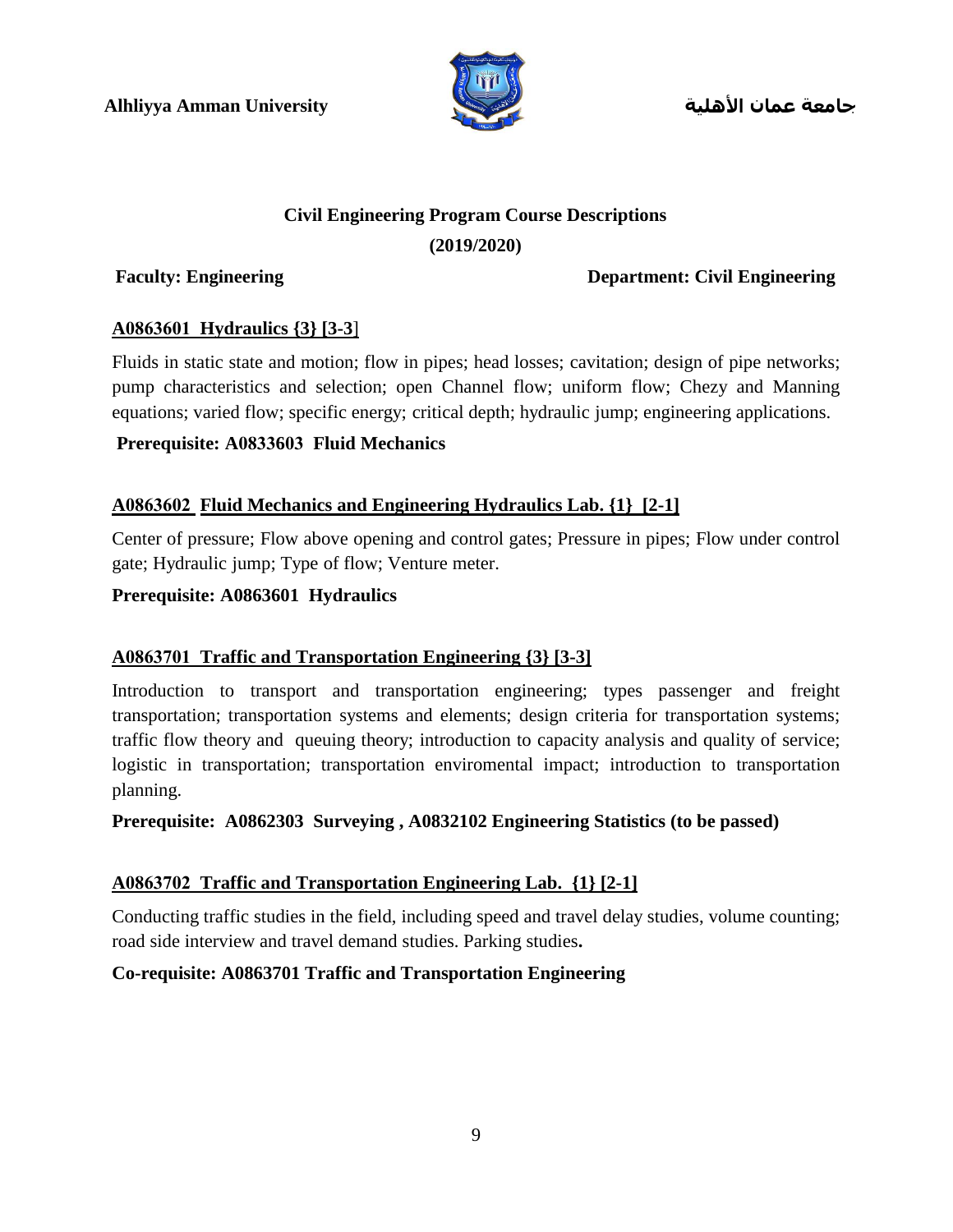

**جامعة عمان األهلية**

#### **Civil Engineering Program Course Descriptions**

#### **(2019/2020)**

#### **Faculty: Engineering Department: Civil Engineering**

#### **A0863703 Geometric and Highway Design {3} [3-3]**

Classification of highway and railway systems; Geometric design concepts for highways and railways; design control and criteria; sight distance requirements; design of horizontal and vertical alignments; cross-section elements; super-elevation attainment; side slopes and drainage requirements; earthwork computations; highway intersection types; design of at gradeintersections and grade separation intersection; route alternative evaluation; practical applications; computer applications in geometric design.

#### **Prerequisite: A0863701 Traffic and Transportation Engineering**

#### **A0863801 Geotechnical Engineering {3} [3-3]**

Introduction to soil mechanics; formation and structure of soil; Atterberg's limits; classification of soil; compaction; permeability; seepage flow; stress distribution; consolidation; shear strength; lateral earth pressure; stability of slopes.

#### **Prerequisite: A0862402 Strength of Materials (to be passed)**

#### **A0863802 Geotechnical Engineering Lab. {1} [2-1]**

Specific gravity; moisture content; liquid; plastic and shrinkage limits; consolidation test; sieve analysis; field density; compaction test; permeability; Shear strength of soil: direct shear, unconfined and triaxial tests; consolidation test.

#### **Co-requisite: A0863801 Geotechnical Engineering**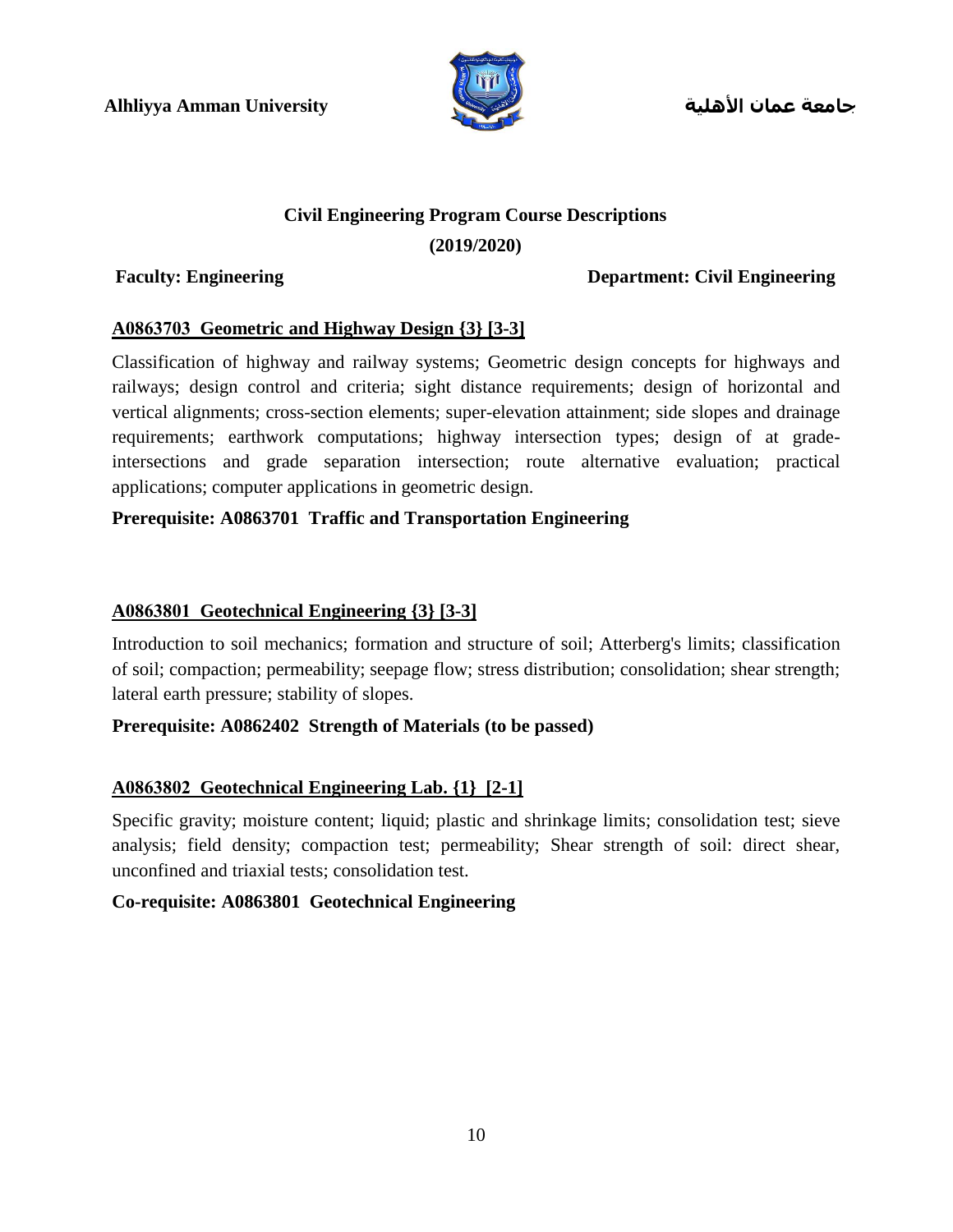

**جامعة عمان األهلية**

## **Civil Engineering Program Course Descriptions**

#### **(2019/2020)**

#### **Faculty: Engineering Department: Civil Engineering**

#### **A0864301 Civil Engineering Drawing{2} [2-2]**

Introduction; primary structural plans: topographic and site plans; reinforced concrete building plans; detailing of: footing columns, slabs, beams section, stairs; detailing of steel structures; AutoCAD. Corridor selection; cross-section elements; curves for horizontal and vertical alignments; superelevation arraignment; drainage facilities (pipes and culverts); traffic signs and marking; intersections and interchanges; reading and executing highway plans.

#### **Prerequisite: A0864501 Reinforced Concrete Design (1) , A0831201 Engineering Drawing (to be passed)**

#### **A0864501 Reinforced Concrete Design (1) {3} [3-3]**

Materials properties; load calculations according to ACI; flexural analysis and design of beams; design for shear and diagonal tension; bond, anchorage and development length; design of one way slabs; short columns under compression combined with moment (interaction diagrams); design of foundation (spread footing and wall footing).

#### **Prerequisite: A0862501 Concrete Technology , A0863501 Structural Analysis (1)**

#### **A0864502 Design of Steel Structures {3} [3-3**]

Introduction: specifications, loads and methods of design; analysis and design of tension and compression members; design of beams for flexure, shear, and torsion; analysis and design of beam-columns; bolted and welded connections.

#### **Prerequisite: A0863502 Structural Analysis (2)**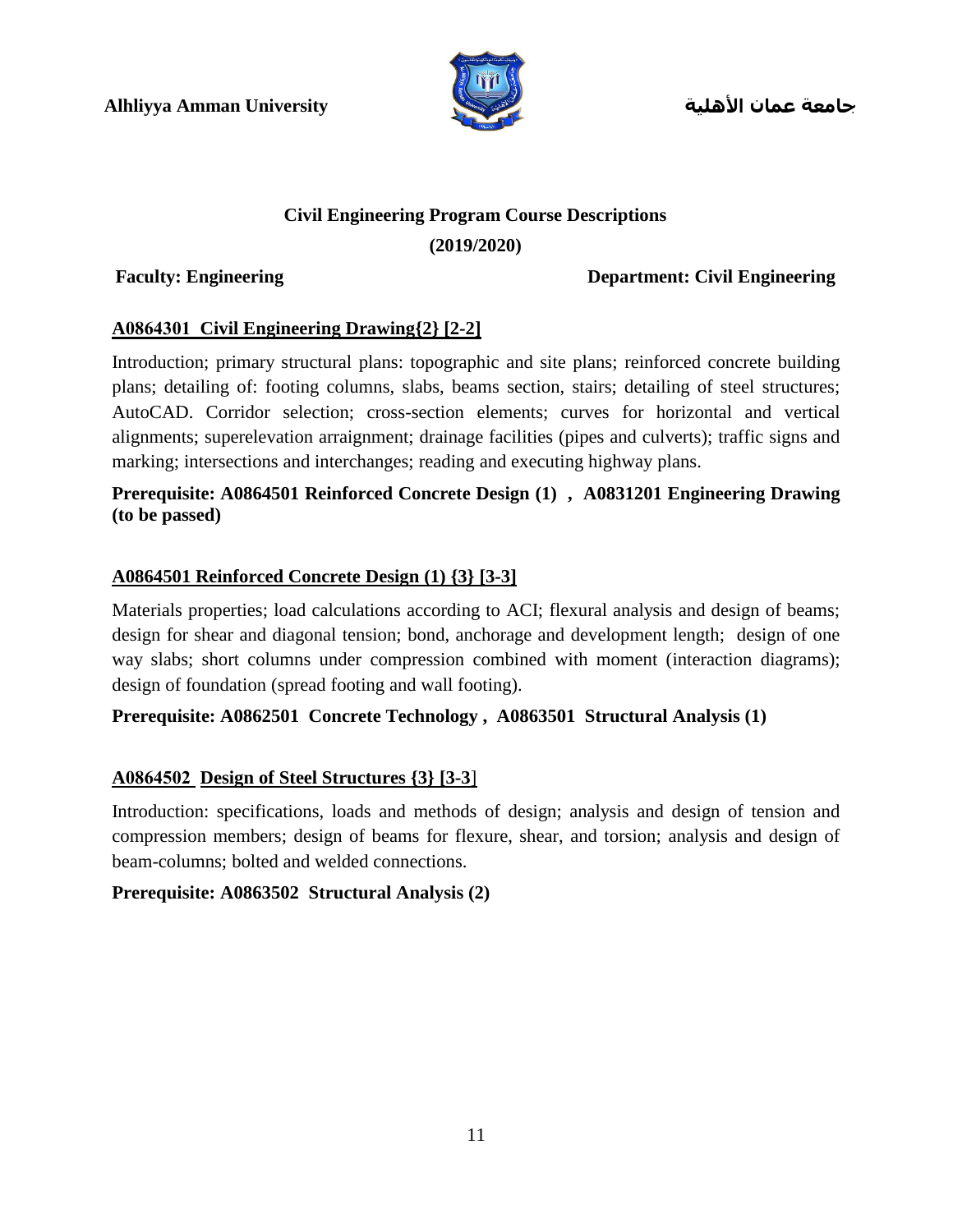

**جامعة عمان األهلية**

#### **Civil Engineering Program Course Descriptions**

#### **(2019/2020)**

#### **Faculty: Engineering Department: Civil Engineering**

#### **A0864601 Engineering Hydrology {3} [3-3]**

Hydrological cycle; Surface runoff; Rainfall-runoff analysis; Hydrograph analysis; Unit hydrograph; Synthetic unit hydrograph development; Hydraulic channel routing; Hydrologic reservoir routing; Basics of groundwater hydrology; Probability and statistics concepts in hydrologic design; Rational method design; Engineering applications.

#### **Prerequisite: A0863601 Hydraulics**

#### **A0864602 Water, Environmental and Sanitary Engineering {3} [3-3**]

Definitions of the environmental engineering concepts; Pollution sources and types; Pollution prevention; Air polution,sources and causes; Principles of water chemistry and Microbiology; Design of water distribution systems; Drinking water treatment; Wastewater characteristics and treatment. Contemporary issues

#### **Prerequisite: A0863601 Hydraulics**

#### **A0864603 Environmental and Sanitary Engineering Lab. {1} [2-1**]

Analysis of drinking water and wastewater to determine: acidity, turbidity, alkalinity, hardness, ammonia, and chlorine content; Coagulation; Biological Oxygen Demand (BOD) and Chemical Oxygen Demand (COD); Dissolved and suspended solid materials; Ion exchange; Carbon adsorption.

#### **Co-requisite: A0864602 Water, Environmental and Sanitary Engineering**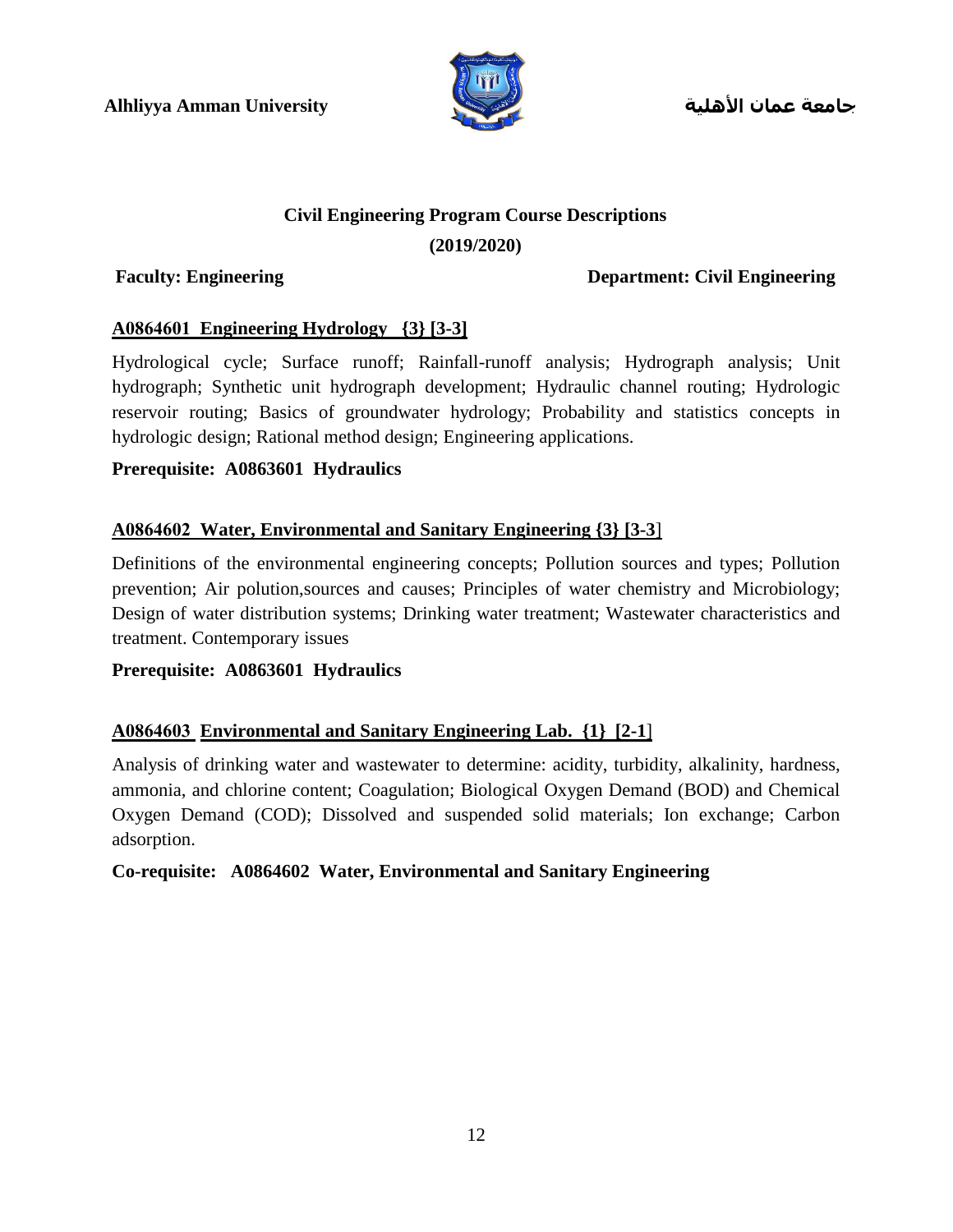

**جامعة عمان األهلية**

### **Civil Engineering Program Course Descriptions**

#### **(2019/2020)**

#### **Faculty: Engineering Department: Civil Engineering**

#### **A0864701 Pavement Design {3} [3-3]**

Types of pavements; stress analysis in flexible and rigid pavements; traffic load forecasting and analysis; design of flexible and rigid pavement for highways; aphalt mix design; introduction pavement distresses type and causes and evaluation economic analysis and optimization of pavement alternatives; computer applications in pavement design.

#### **Prerequisite: A0863701 Traffic and Transportation Engineering**

#### **A0864702 Pavement Design Lab.{1} [2-1]**

The tests of asphaltic materials: Saybolt viscosity, Penetration, Ductility, Flash and Fire Point, Softening Point; Loss on Heating; Asphalt Mix Design (Marshall Method); Maximum Specific Gravity; Extraction Test; Skid Resistant and Surface Texture; British Pendulum; California Bearing Ratio test.

#### **Co-requisite: A0864701 Pavement Design**

#### **A0864801 Foundation Engineering {3} [3-3]**

Site investigation; foundation classifications; bearing capacity; foundation settlement; factors affecting foundation design; spread footing; combined footing; wall footing; mat foundations; lateral earth pressure and retaining walls; settlement.

#### **Prerequisite: A0863801 Geotechnical Engineering , A0864501 Reinforced Concrete Design (1)**

#### **A0864901 Specifications, Contracts, and Quantity Surveying {3} [3-3**]

Introduction to the Jordanian legal systems and law applicable to the construction industry; Introduction to value engineering and quality control; An introduction to the legal aspects of construction projects, emphasis on legal problems directly applied to the practice of project management; Contracts and specifications documents, codes and zoning laws and labor laws; Quantity survey procedure, methods and analysis; quantity surveys and pricing; bidding and negotiating.

#### **Prerequisite: A0864501 Reinforced Concrete Design (1)**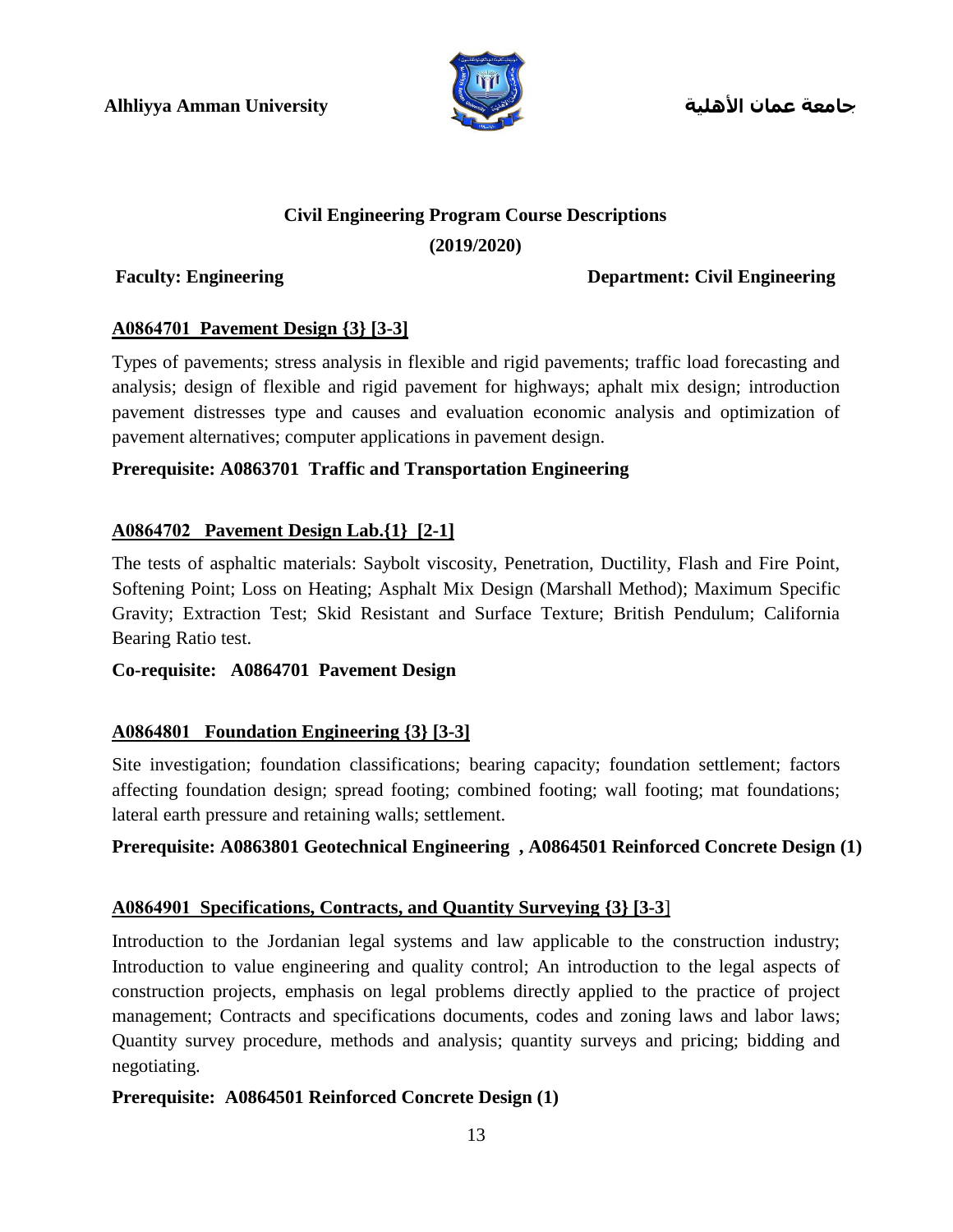

**جامعة عمان األهلية**

# **Civil Engineering Program Course Descriptions**

#### **(2019/2020)**

**Faculty: Engineering Department: Civil Engineering**

#### **A0864902 Field Training {3**} **[6-3**] **[Eight Weeks]**

Students are required to conduct field training after passing 110 credit hours for eight weeks in a pre approved and recognized institute, department, company or firm in one of the various areas in civil engineering.

#### **Prerequisite: A0812201 Communications Skills &professional Ethics , Pass 115 Cr.H.**

#### **A0865501 Reinforced Concrete Design (2) {3} [3-3**]

Serviceability of beams and one-way slabs; continuous beams: loading patterns, moment envelopes; design of biaxial Loaded columns; slender columns; design for torsion, torsion plus shear; design of two–way slabs; design of combined footings.

#### **Prerequisite: A0864501 Reinforced Concrete Design (1) (to be passed) , A0863502 Structural Analysis (2)**

#### **A0865901 Construction Project Management {3} [3-3**]

Concepts and definition; Planning; Project scheduling techniques (Ghantt Chart, CPM, PERT); Developing the schedule; Cost management; Risk management; Project organization (site and resources).

#### **Prerequisite: A0864901 Specifications, Contracts, and Quantity Surveying**

#### **A0865902 Graduation Project (1) {1} [1-1**]

Students work in groups to conduct a graduation project in two phases, graduation project I is the first phase which includes developing proposal, literature review, problem identification and data collection.

#### **Prerequisite: A0864902 Field Training (to be passed)**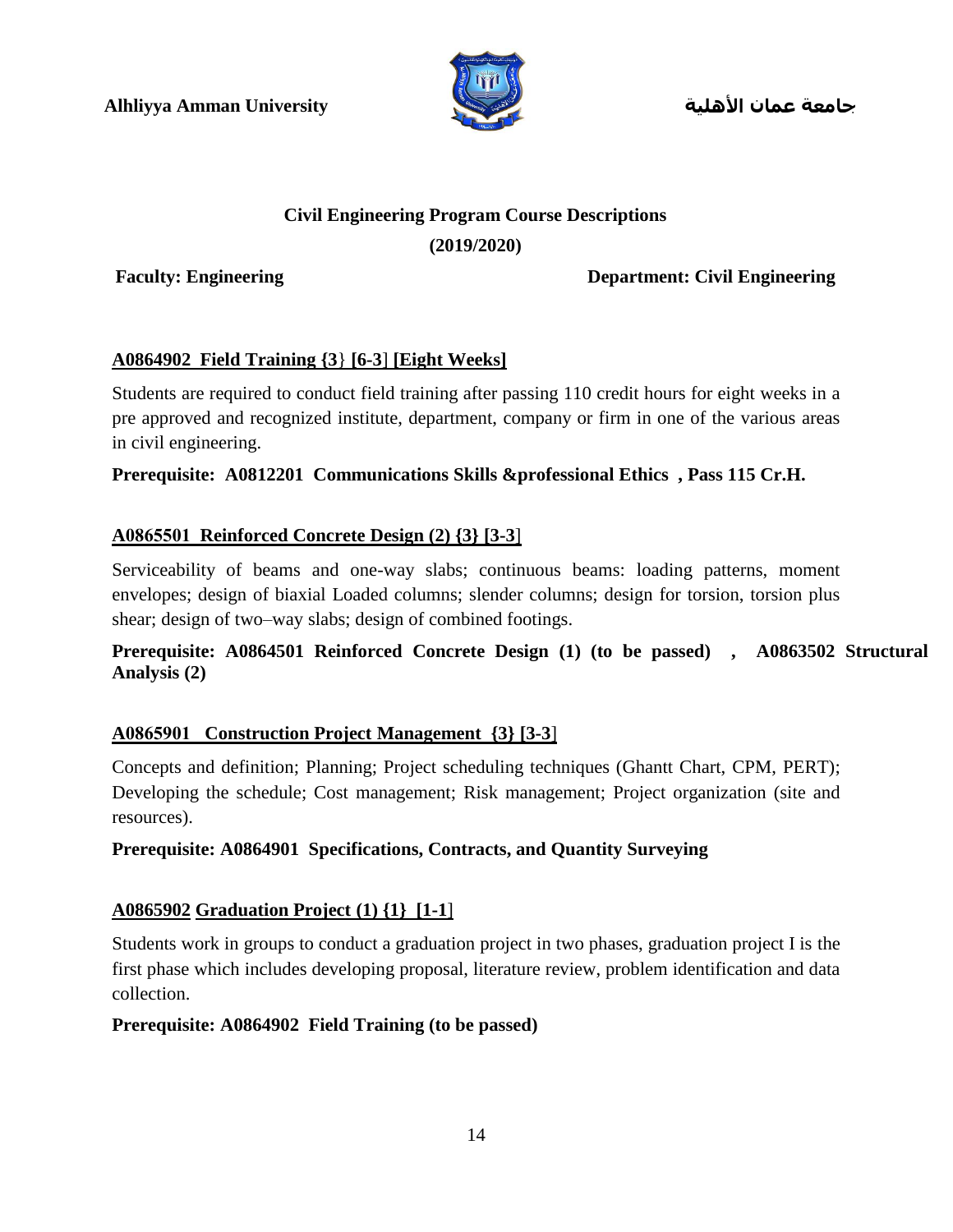

**جامعة عمان األهلية**

### **Civil Engineering Program Course Descriptions**

#### **(2019/2020)**

**Faculty: Engineering Department: Civil Engineering**

#### **A0865903 Graduation Project (2) {2**}**[2-2]**

This is a continuation of graduation project I, where students start their analysis and design to conclude with.

#### **Prerequisite: A0865902 Graduation Project (1)**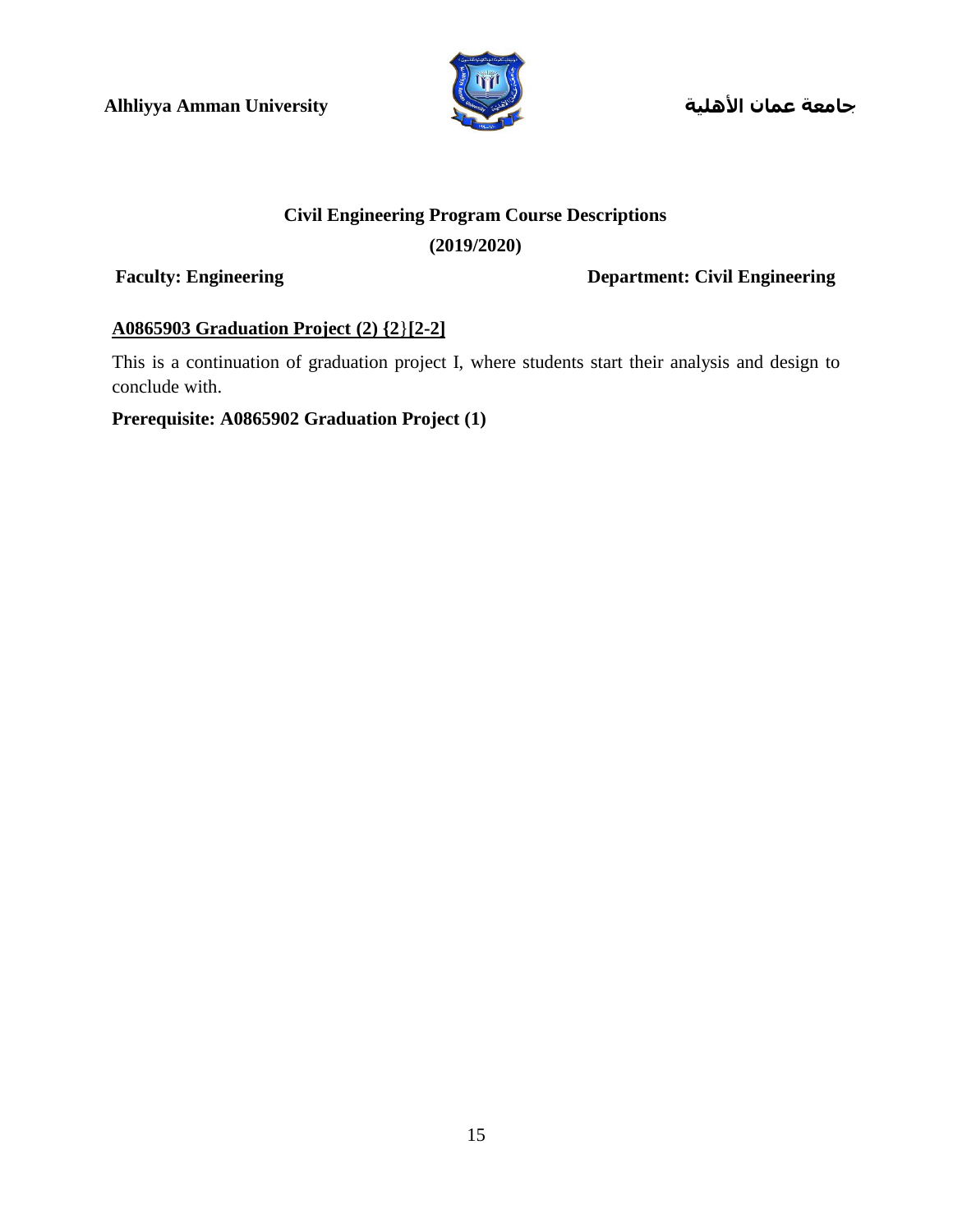

**جامعة عمان األهلية**

# **Civil Engineering Program Course Descriptions**

#### **(2019/2020)**

**Faculty: Engineering Department: Civil Engineering**

### **Elective Major Requirements**

### **A0865502 Bridge Engineering {3} [3-3**]

Identification of material properties in reinforced concrete; load calculations by AASHTO; analysis of bridges in the form of one direction; analysis of bridges with gravity on reinforced concrete; design of reinforced concrete bridges and prestressed.

#### **Prerequisite: A0864501 Reinforced Concrete Design (1)**

#### **A0865503 Earthquake Engineering {3} [3-3**]

Concept of seismic design; analysis of earthquake effects; choice and design of earthquake resistance systems; the behavior of reinforced concrete under cyclic loading; analysis according to static force procedure, response spectrum; analysis, design of reinforced concrete sections to resist earthquake loads.

#### **Prerequisite: A0865501 Reinforced Concrete Design (2)**

#### **A0865504 Prestressed Concrete {3} [3-3]**

Introduction; pre-stressed concrete concepts and materials; detailed estimation of losses, design for flexure; design for shear and torsion; slab and beam design; Composite construction and design; shear-friction theory; computer applications.

#### **Prerequisite: A0865501 Reinforced Concrete Design (2)**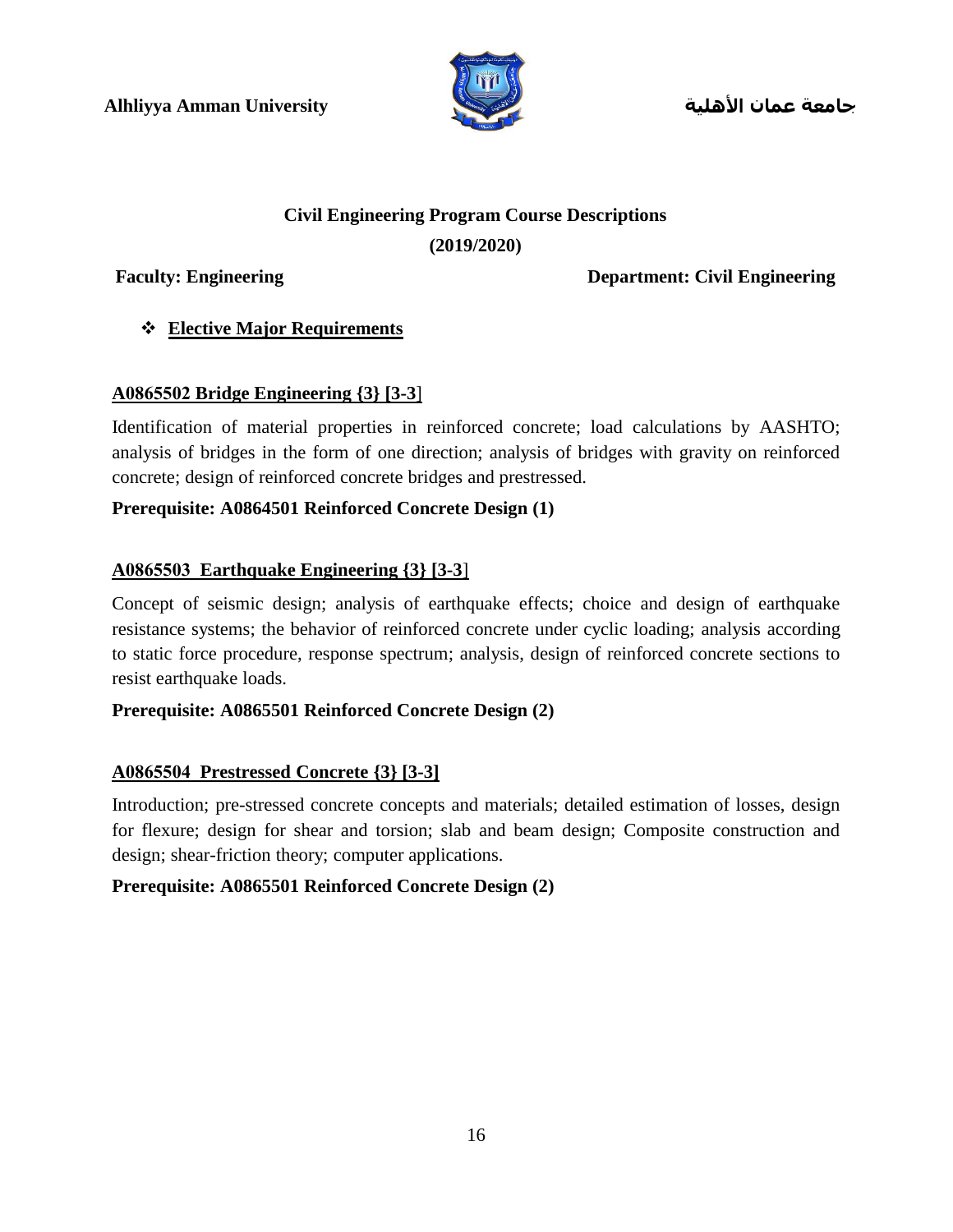

**جامعة عمان األهلية**

# **Civil Engineering Program Course Descriptions**

#### **(2019/2020)**

#### **Faculty: Engineering Department: Civil Engineering**

#### **A0865601 Water Resources {3} [3-3]**

Hydrologic and hydraulic design concepts for water resources systems; Functions and design of hydraulic structures; Storm water systems design; Groundwater occurrences and Darcy's law; Equations of groundwater flow; Well hydraulics; Flow in confined and unconfined aquifers; Engineering economy concepts in planning and management of water resources systems; Computer applications in water resources; Contemporary issues.

#### **Prerequisite: A0864601 Engineering Hydrology**

#### **A0865602 Irrigation, Drainage, and Dam Engineering {3} [3-3]**

Sources of irrigation water; Long term storage; Design of dams and reservoirs; Design of irrigation structures and drainage canals; Design of culverts and measurement structures; Contemporary issues

#### **Prerequisite: A0863601 Hydraulics**

#### **A0865603 Treatment of Liquid and Solid Wastes {3} [3-3]**

Wastewater conveyance systems; Design of sewers; Wastewater management; Advanced wastewater treatment and reuse; Sources, types, and composition of solid wastes; sanitary landfills; landfill techniques for domestic, industrial, and hazardous wastes; landfill rehabilitation. Contemporary issues.

#### **Prerequisite: A0864602 Water, Environmental and Sanitary Engineering**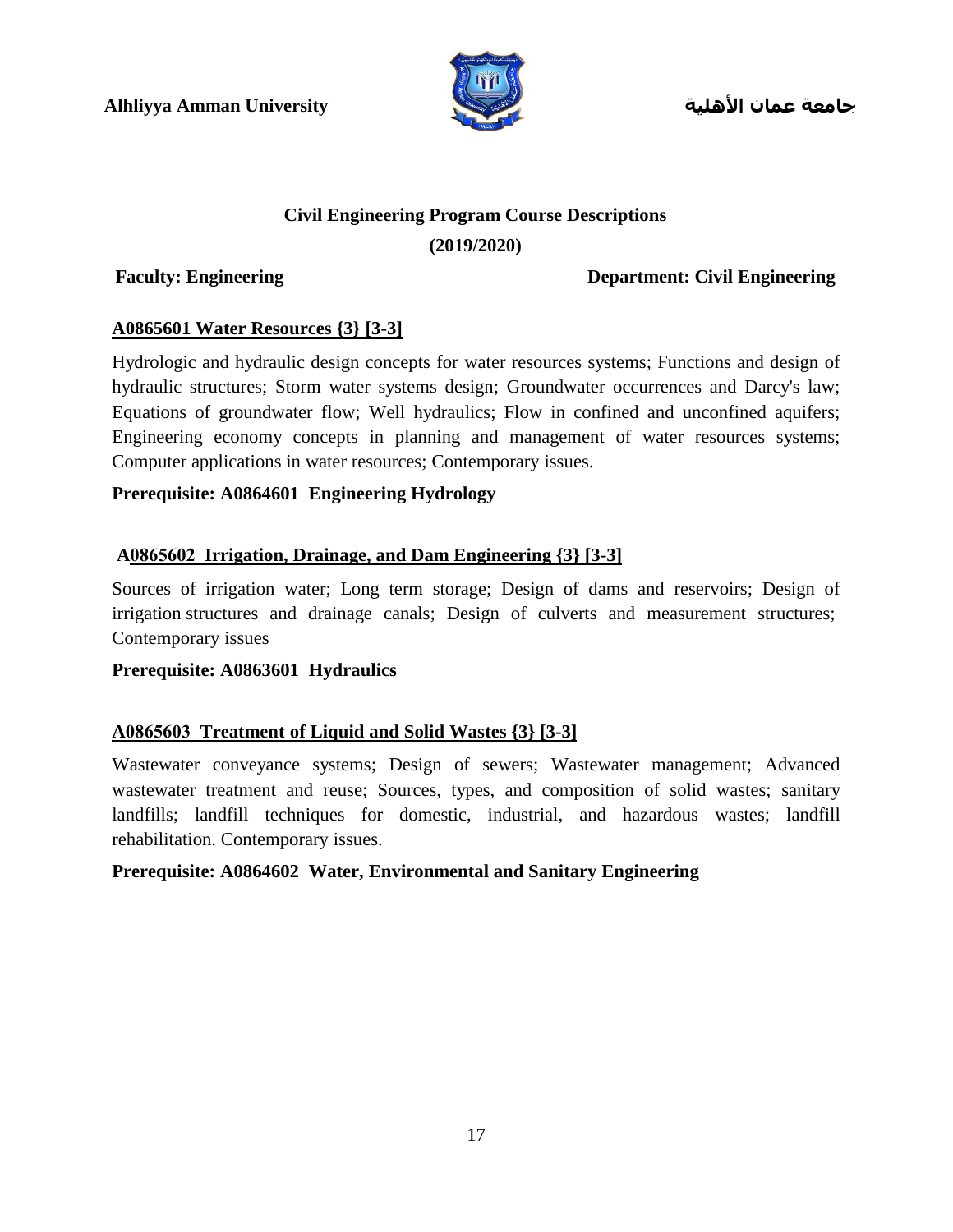

**جامعة عمان األهلية**

#### **Civil Engineering Program Course Descriptions**

#### **(2019/2020)**

#### **Faculty: Engineering Department: Civil Engineering**

#### **A0865701 Pavement Maintenance and Rehabilitation {3} [3-3]**

Introduction to pavement maintenance management process; pavement networks definitions and classifications; pavement distress evaluation and rating procedure; Pavement testing types (destructive and nondestructive tests); pavement condition forecasting; overview of maintenance and rehabilitation techniques; network level management; project level management; computer applications in pavement maintenace and rehabiliation.

#### **Prerequisite: A0864701 Pavement Design**

#### **A0865902 Computer Applications in Civil Engineering [3-3] {3**}

Practical applications using civil engineering computer software packages in structure, transportation, soil, or management. Using available software in the analysis and design of projects.

#### **Prerequisite: A0863703 Geometric and Highway Design, A0865501 Reinforced Concrete Design (2)**

### **A0865903 Selected Topics in Civil Engineering {3} [3-3]**

**Prerequisite: Department Approval.**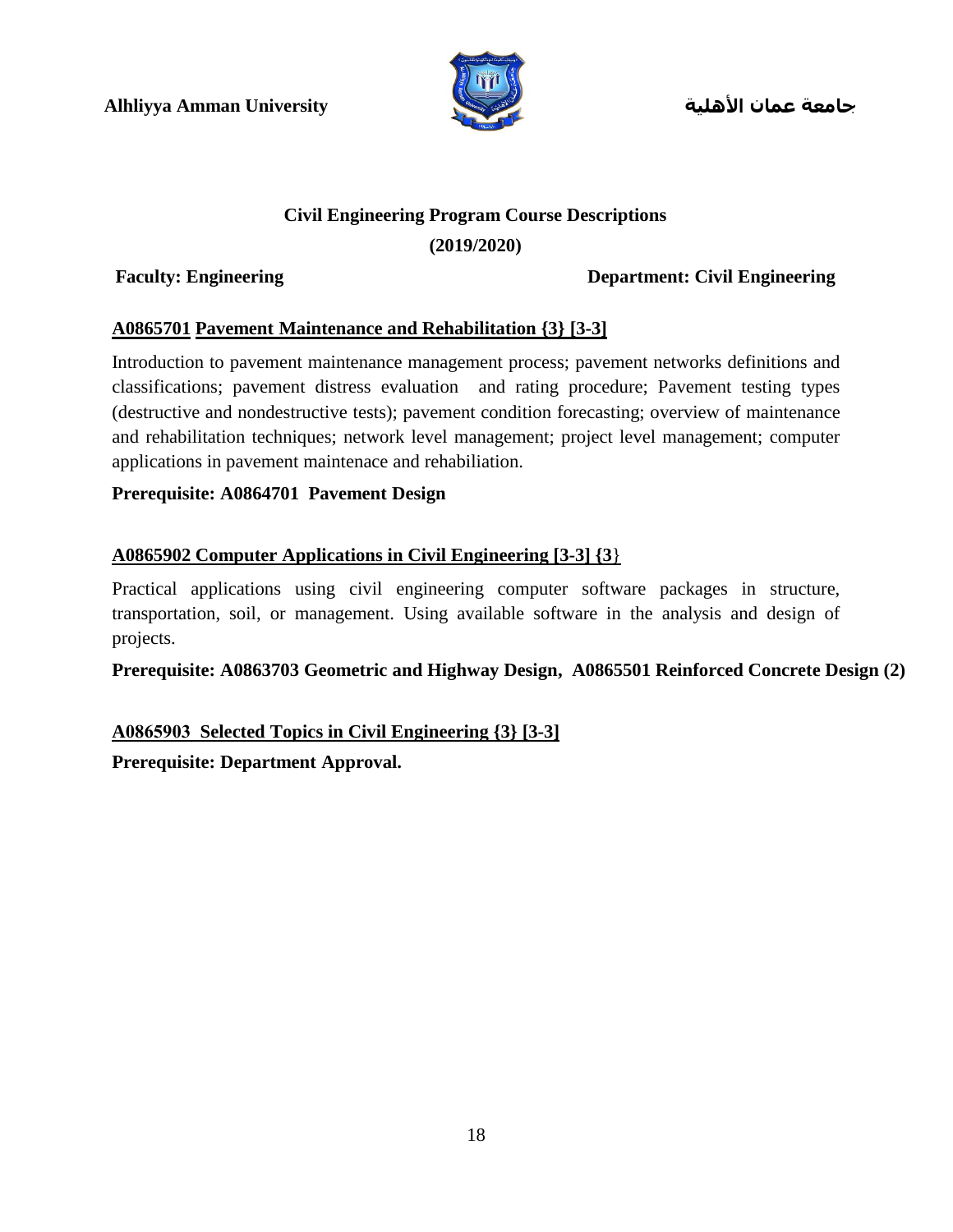

**جامعة عمان األهلية**

# **Civil Engineering Program Course Descriptions**

#### **(2019/2020)**

**Faculty: Engineering Department: Civil Engineering**

### **Ancillary Major Requirements:**

### **A0813101 Applied Engineering Mathematics {2}[2-2]**

Mathematical modeling of engineering systems; Systems of differential equations; Introduction to Matlab for solving algebraic and differential equations, matrix operations, graphing etc.; Fourier series and integrations; Introduction to partial differential equations and their solutions using: Separation of variables, Laplace transformation and finite difference techniques.

#### **Prerequisite: A0833101 Numerical Analysis**

#### **A0833603 Fluid Mechanics {3}[3-3]**

Fundamentals of fluid mechanics; Pressure Variations and measurements; Hydrostatic force principles; Fluid Kinematics; Bernoulli equation; Mass, Energy and Momentum principles; Forces on submerged bodies; Laminar and turbulent flows in closed conduits; Engineering applications.

#### **Prerequisite: A0862401 Statics (to be passed)**

### **A0813201 Engineering Economy and Management {3} [3-3]**

Engineering Project Development; Decision Making; Basic Concepts of Capital Investment: Formulas and Applications, Rates of Return, Economic Feasibility of Projects (Net Future Value, Net Present Value, and Equivalent Uniform Cash Flow); Comparison of Mutually Exclusive Proposals; Benefit-Cost Ratio Method; Depreciation; Corporate Taxation; Resource Allocation.

### **Prerequisite: A0111101 Mathematics (1)**